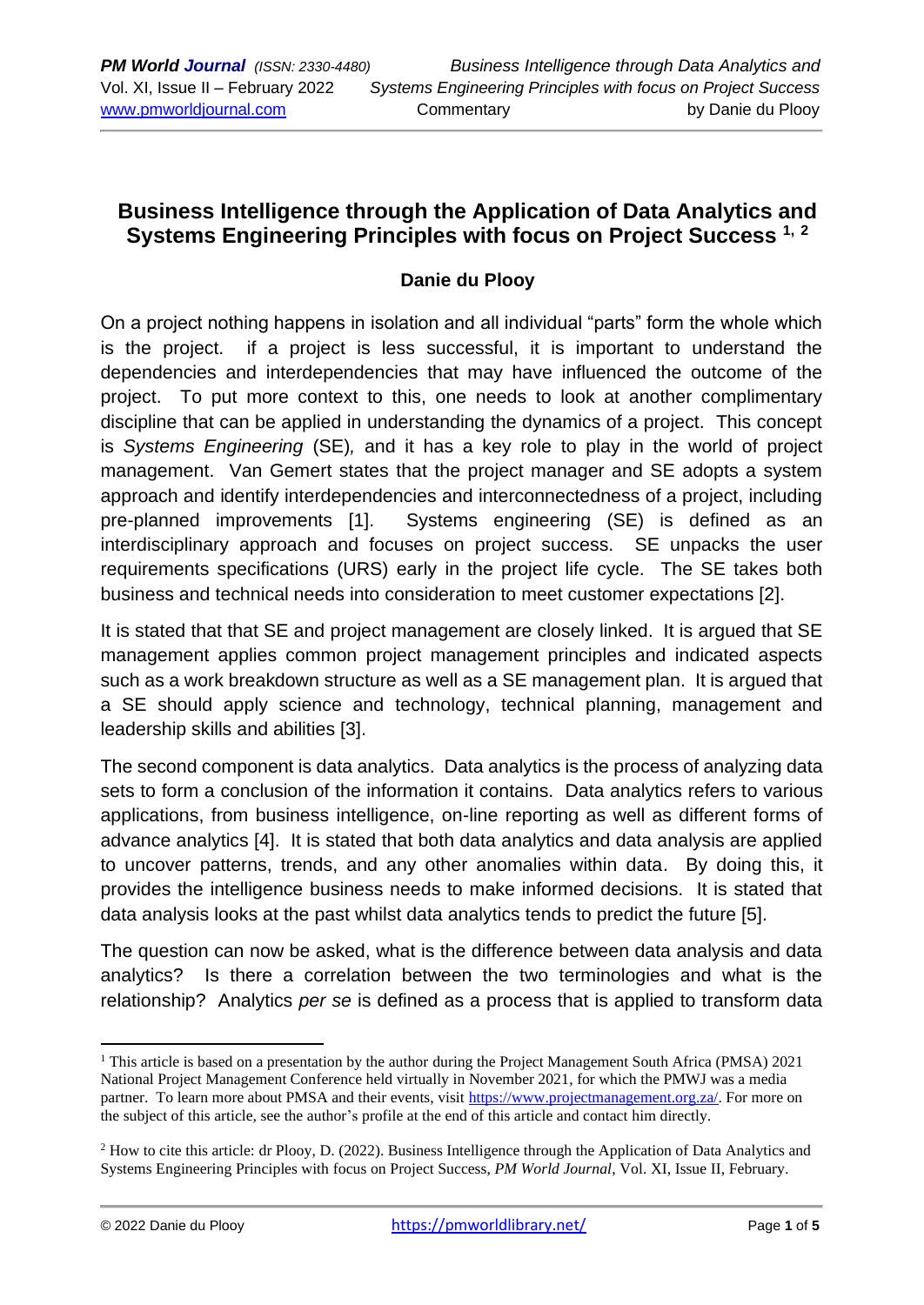into actions through analysis and insight in the context of an organisational decisionmaking process and problem-solving methodologies [6]. Four different types of analytics are identified, and the question is asked whether there are any relationships amongst these types of analytics. These types of analytics use data to answer different questions and provide answers to those specific analytics [7].

Each of the analytics has a specific role to play in the successful outcome of a project.

- **Descriptive analytics:** refers to the analysis of the real situation without linking it to any data points.
- **Diagnostic analytics:** in this step trends, dependencies and interdependencies are recognised in the data.
- **Predictive analytics:** during this step the identified trends are projected into the future.
- **Prescriptive analytics:** during this step recommendations are made that are based on the trends to achieve the expected successful outcomes.

The best analogy to demonstrate this is a soccer ball. A soccer ball consists of perfectly designed and manufactured pentagons that are put together to form a perfect round soccer ball. If any of the pentagons are not manufactured to the specified requirements, it is no longer a soccer ball, and the trajectory of the ball is unpredictable. In project management it is the same principle as there are dependencies and interdependencies that need to be successfully concluded to have a 95% level of confidence that the project will be a success.

What if something is not going according to plan? Where does one start and what can be done to prevent the project from completely going of the rails. What are the options to minimise the impact? A potential solution is in the application of a data analytics value chain. Figure 1 depicts such value chain.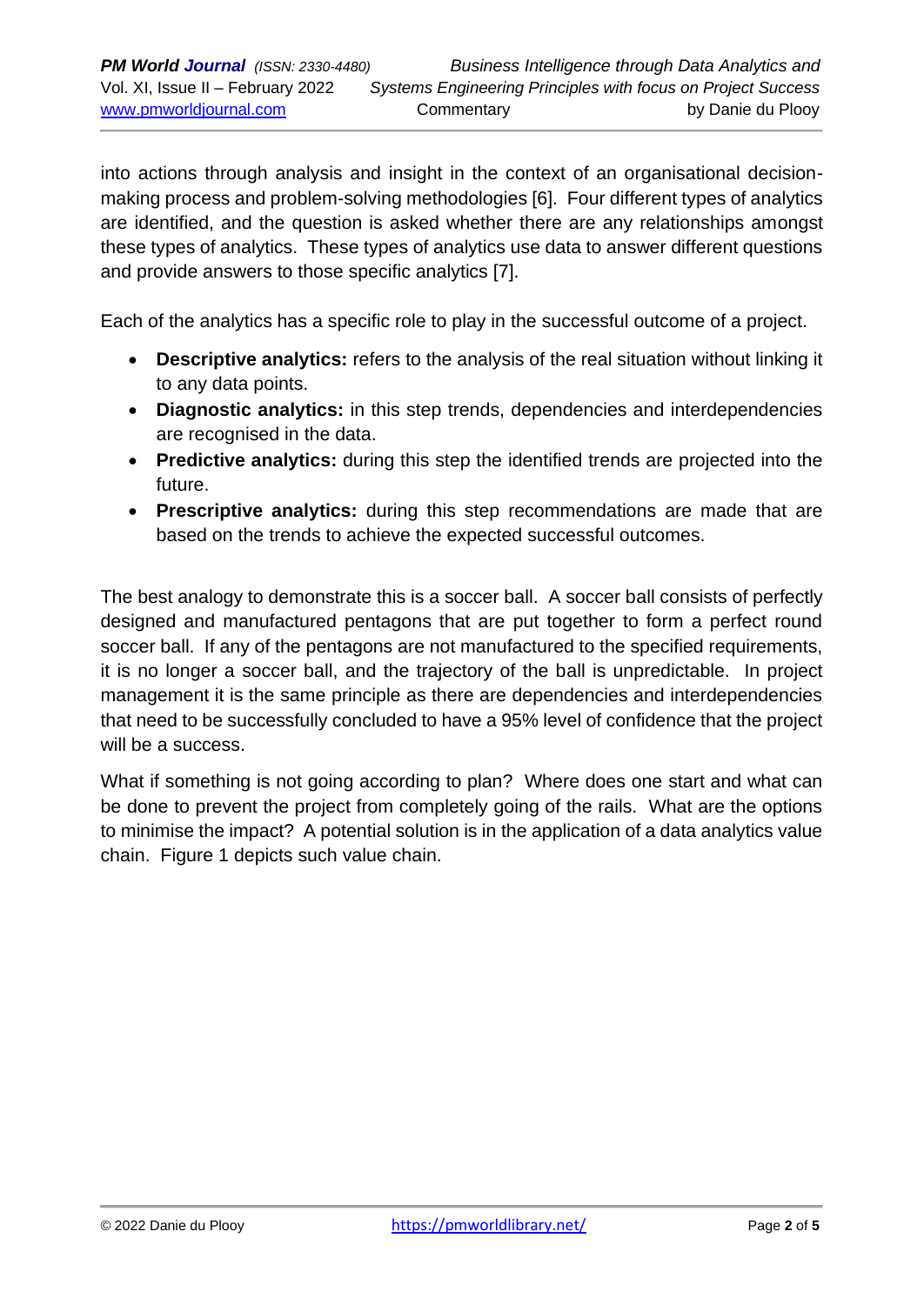

**Figure 1. Data analytics value chain.**

From Figure 1 includes aspects such as tacit knowledge and scenario planning. Tacit knowledge is regarded as undocumented knowledge (experience). It is believed that as much as 70% of essential knowledge is undocumented. It is also defined as intuitive knowledge and know-how, which is rooted in context experience, practice, and values. Tacit knowledge has the benefit that it is the best source of long-term competitive advantages and innovation [7].

The contribution of tacit knowledge in project management is one of the key principles of successful projects as it is based on the experience of individuals who gained that experience over a long period of time. Scenario planning is a process where the uncertainty of the future is modelled in what might happen and what can be expected, and then mitigating plans developed to reduce the risks and impacts in the various scenarios. This a supportive methodology in business decision making.

If the data analytics value chain is applied in project management it will enhance an organisation's capability of decision-making and enable the project management community to resolve challenges at the origin of the problem, instead of simply addressing the symptoms of the problem. The outcome of the various analysis processes can be captured in a knowledge management repository to guide future projects through the life cycle to identify potential challenges in time and plan around it. By applying the concept of the analytics value chain, the likelihood of project success is high, and the risk of time and budget overrun is reduced.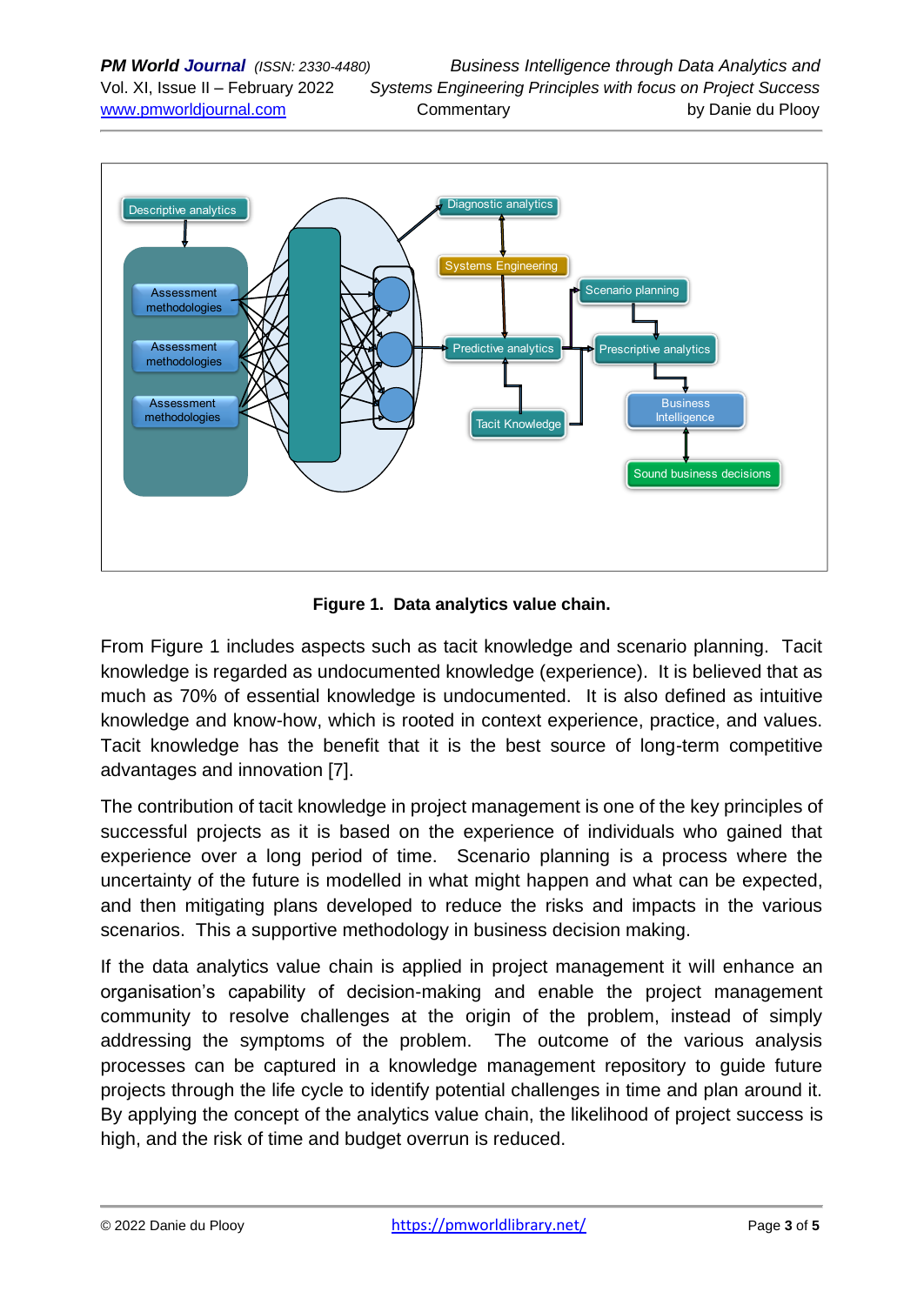In summary, it becomes evident that the integration of the assessment methodologies, data analytics and systems engineering principles may lead to a higher degree of Business Intelligence, resulting in informed business decisions to support the strategic and tactical drive of a project organisation. It is not a once off exercise but a continuous process that will contribute to continuous improvement in the project management domain.

#### **References**

- 1. D. Van Gemert. System Engineering the project. 2013.
- 2. Rui Xue, Claude Baron, Phillipe Esteban, Daniel Prun. Integrating System Engineering with Project Management: a current challenge. 2018.
- 3. Amira Sharon, Olivier L. de Weck, Dov Dori. Project Management vs System Engineering Management: a practitioner's view on integrating the project and product domain. 2010.
- 4. Margeret Rouse. Data Analytics. 2019.
- 5. Terry Brown. Data Analytics vs Data Analysis: What is the difference? 2019.
- 6. EDUCBA. Data Analytics vs Data Analysis. 2020.
- 7. Brian Brinkman. Comparing Descriptive, Predictive, Prescriptive and Diagnostic Analytics. 2020.

#### **NOTE**

References were limited to the discussion in the article.